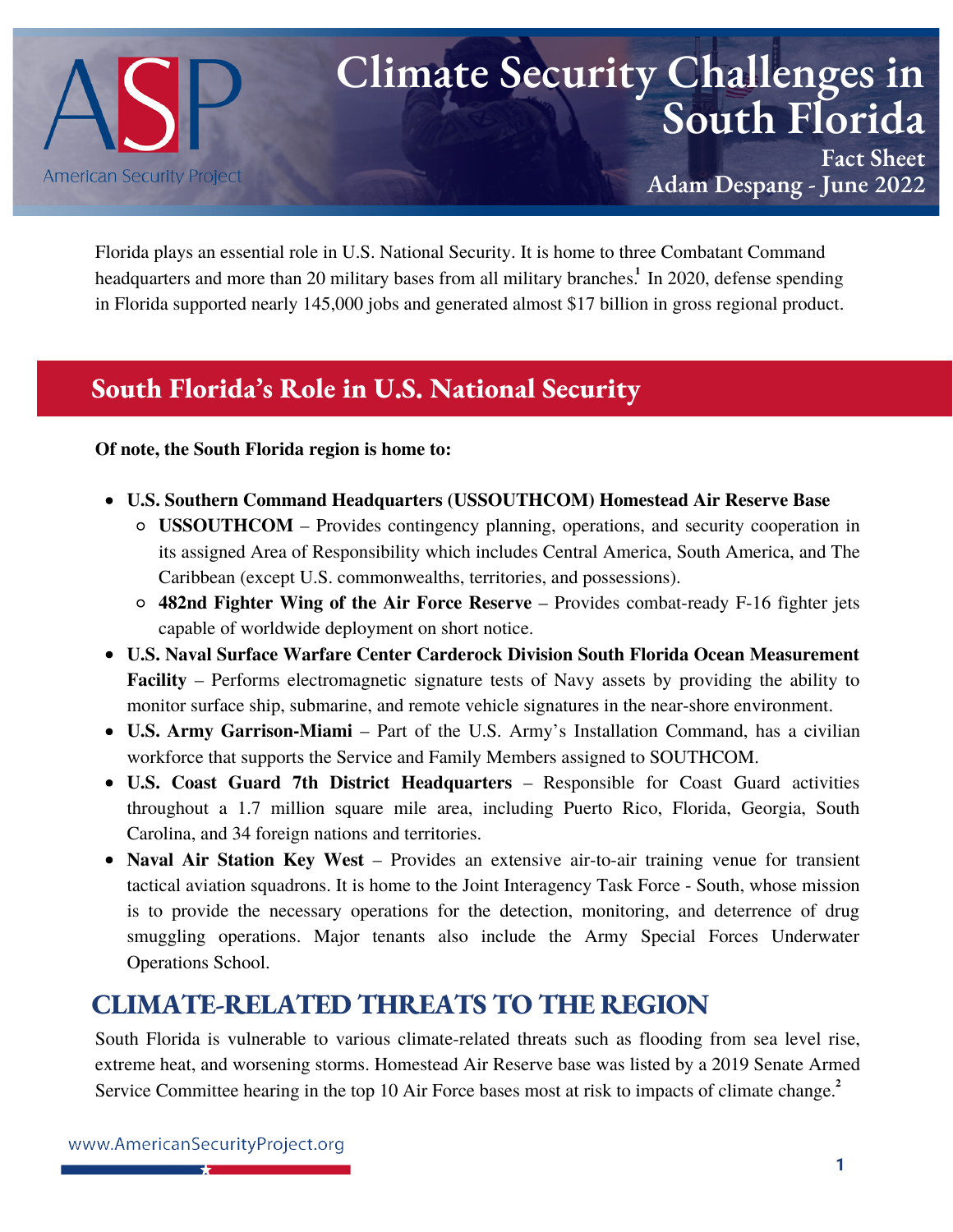#### **Sea Level Rise, Inland Flooding, and Water Contamination**

By 2050 Florida's inland flooding threat is projected to see the greatest [increase](http://assets.statesatrisk.org/summaries/Florida_report.pdf) of all states.<sup>3</sup> Florida currently has around 3.5 million people within the 100-year coastal flood plain—by 2050, an additional 1.1 million Floridians will also be at risk. Second, saltwater intrusion will contaminate aquifers, causing them to become brackish and undrinkable. Thirdly, wastewater and stormwater infrastructure may render water management systems in the region ineffective. Some [estimates](https://www.theguardian.com/environment/2018/jun/26/rising-seas-florida-climate-change-elizabeth-rush?msclkid=ea983629d00a11ecadaf2e5bd91a400a) show much of South Florida becoming completely [uninhabitable](https://coast.noaa.gov/slr/#/layer/slr/7/-9099228.483166033/3017454.040013069/13/satellite/41/0.8/2100/high/midAccretion) if rapid action is not taken.<sup>45</sup>

#### **Extreme Heat and Public Health**

The Union of [Concerned](mailto:https://ucsusa.org/sites/default/files/2021-08/Too%20Hot%20to%20Work_8-13.pdf) Scientists warns that Florida is "in the [bulls-eye"](mailto:https://floridaphoenix.com/2021/09/03/scientific-report-warns-of-climate-induced-extreme-heat-florida-is-in-the-bullseye/) for extreme heat.<sup>67</sup> Floridians already experience an average of 25 [dangerous](https://ucsusa.maps.arcgis.com/apps/MapSeries/index.html?appid=e4e9082a1ec343c794d27f3e12dd006d&entry=6) heat days each year—by mid-century, that could increase to 130 days, more than any other state.<sup>8</sup> This severely impacts military readiness and national security as extreme heat makes training outdoors for extended periods difficult and creates unsafe conditions for operating aircraft.

#### **Worsening Hurricanes that Exacerbate Other Risks**

The threat from hurricanes comes in two forms—extreme rainfall and high winds. Hurricanes derive energy from warm ocean water, and sea temperatures are rising approximately 0.13°F per decade. Warmer air holds more moisture, leading to more rain, more flooding, and more damage. There is scientific evidence that climate change could be weakening the [atmospheric](https://www.americansecurityproject.org/perspective-national-security-implications-of-climate-change-in-florida/) currents that move weather systems along, which means 150+ mph winds, storm surges, and rain will stall in one place, as Hurricane Dorian did over the Bahamas in 2019. As such, the storms hitting Florida could move **9** slower and take twice as long to break apart, increasing the potential and scope of wind and flood damage to military infrastructure, communities, and assets.

# **RESILIENCE EFFORTS AND CLIMATE SOLUTIONS**

A Southeast Florida Regional Climate [Change Compact](https://southeastfloridaclimatecompact.org/wp-content/uploads/2020/10/The-Business-Case-for-Resilience-in-Southeast-Florida_reduced.pdf) study suggests that if adaptation projects are implemented now, Miami-Dade County can avoid \$3.2 [billion](https://www.miamidade.gov/global/economy/resilience/sea-level-rise-flooding.page) in structural losses regionally from tidal inundation in 2040.<sup>1011</sup> Adaptation can also "protect \$7.7 million in tax revenue losses from 10year storm events and \$385 million in tax revenue from daily tidal inundation by 2070.["](mailto:https://floridaphoenix.com/2021/09/03/scientific-report-warns-of-climate-induced-extreme-heat-florida-is-in-the-bullseye/) Mitigating the worst climate impacts predicted will require rapid decarbonization.

To better understand the risks and vulnerabilities facing South Florida defense communities, the U.S. DoD Office of Local Defense Community Cooperation (OLDCC) recently awarded the South Florida Regional Planning Council funding through the Military [Installation Sustainability program](https://sfregionalcouncil.org/south-florida-military-installation-resilience-review/) to conduct a Military Installation Resilience Review.<sup>12</sup> This review will examine the long-term resilience and sustainability of the four key military installations in the region.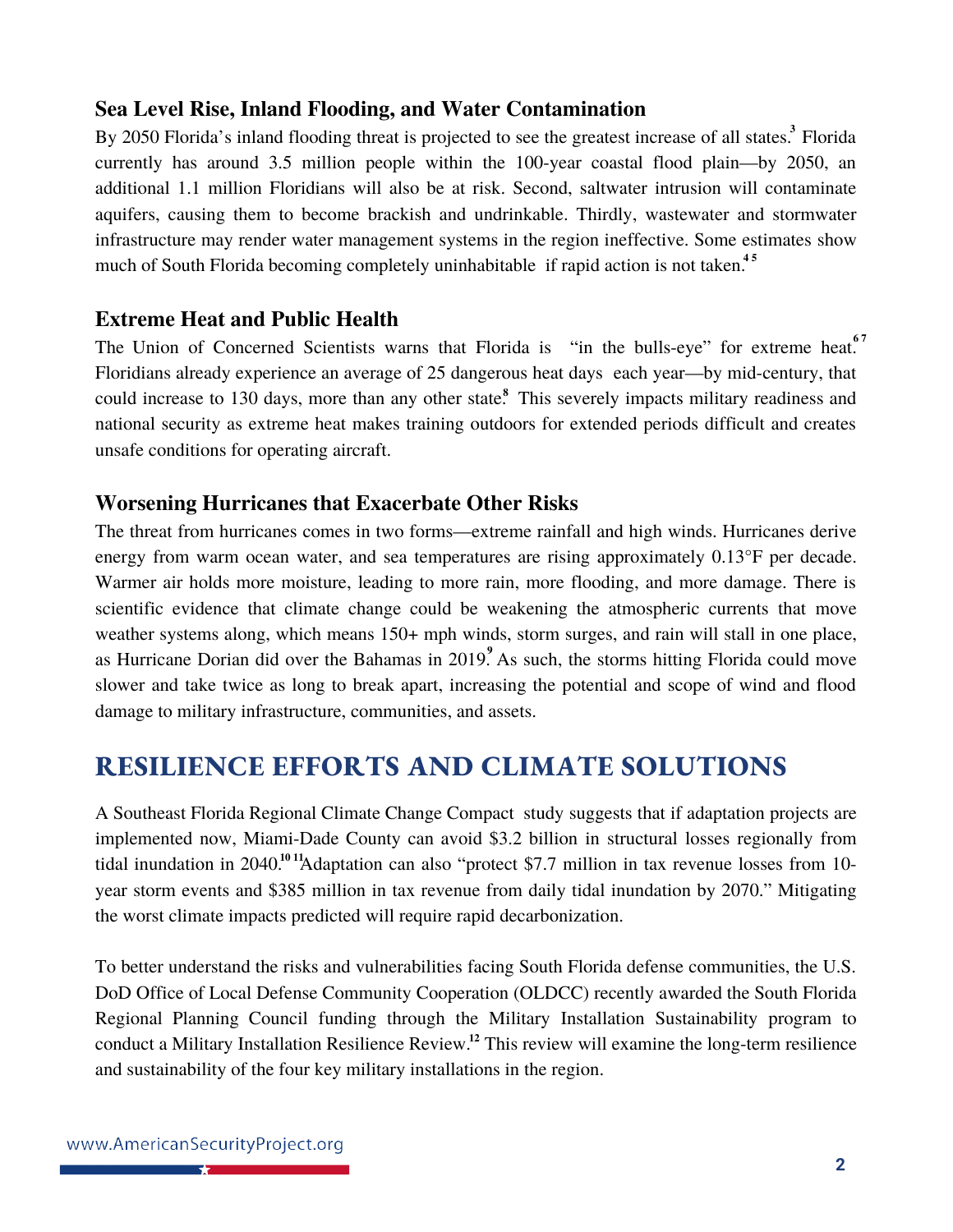# **FEDERALPROGRAMS–CLIMATEMITIGATION & RESILIENCE**

This list provides examples of programs available to help address climate change. Some of these programs are available to military installations while others are only open to communities. The funding provided by each program is helpful but insufficient.

The investment needed to catch up to years of deferred maintenance and to be ready for storms as strong as 2018's Hurricane Michael will be costly, but nowhere near the expense the DoD is likely to incur if the U.S. takes a slow or reactive approach to climate change. The programs need expansion.

**Military Installation Sustainability** – \$12 mil/FY to identify the risks, hazards, and vulnerabilities of concern related to the military's ability to carry out its missions on the base that could be mitigated through investments and solutions outside of the fence line in the community. **13**

**Defense Community Infrastructure Program** – \$50 mil/FY is available to empower communities that surround military installations to strengthen operational readiness by building or strengthening vital community infrastructure (roads, schools, etc.). **14**

**Flood Mitigation Assistance** – \$200 mil/FY directed to flood prone areas. Provides funding to states, local communities, federally recognized tribes, and territories. Funds can also be used for projects that reduce or eliminate the risk of repetitive flood damage to buildings insured by the National Flood Insurance Program. **15**

**National Coastal Resilience Fund** – \$34 mil/FY for flood protection for coastal communities through green infrastructure. Restored coastal ecosystems provide valuable habitats for fish and wildlife. These same wetlands, dunes, and coral reefs also offer flood protection for coastal communities by lessening wave energy and absorbing excess waters. **16**

**Sentinel Landscape Program** – \$60 mil/FY for land acquisition to advance sustainable land practices around bases and to strengthen military readiness, conserve natural resources, bolster agricultural and forestry economies, and increase climate change resilience. **17**

**Defense Access Road Program** – \$20 mil/FY for public highway improvements. DAR empowers communities to mitigate risks to infrastructure posed by recurrent flooding and sea-level fluctuation when continued access to a military installation has been impacted.<sup>18</sup>

**Building Resilient Infrastructure and Communities** – \$500 mil/FY for hazard prone areas. Supports communities through capability- and capacity-building to encourage and enable innovation, promote partnerships, and enable large projects. **19**